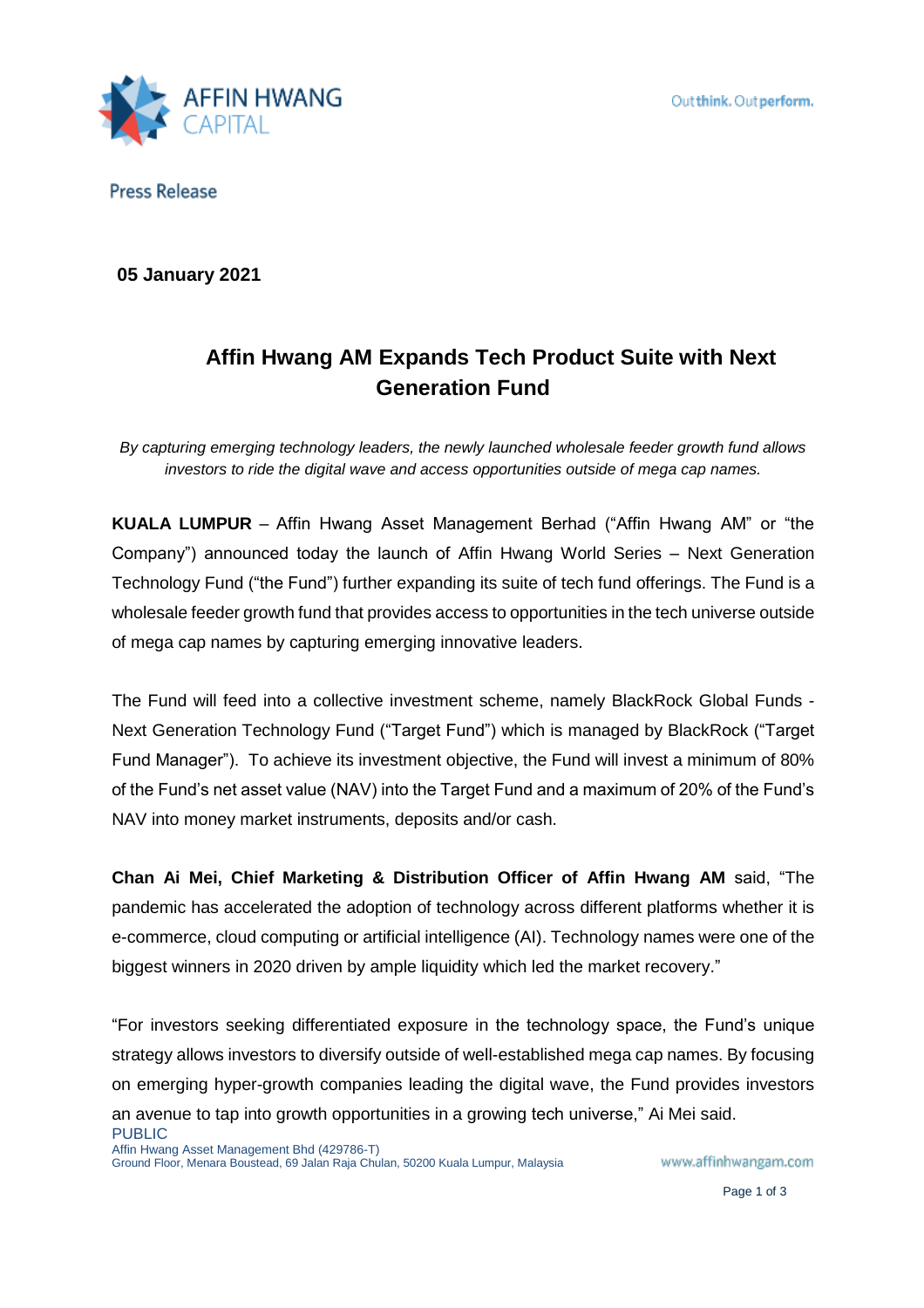

**Press Release** 

With interest rates expected to stay lower-for-longer, Ai Mei adds that there has been strong interest from investors looking to diversify and participate in long-term structural themes such as technology with multi-year growth trajectories. Since inception of the Target Fund in 2018, it has delivered an annualised return of 44.6% p.a. and total return of 115.3% in the calendar year 2020<sup>1</sup>.

**Tony Kim, BlackRock Portfolio Manager and Head of the Fundamental Equities Technology Team** believes that innovation leaps in technology, such as next generation silicon or the cloud computing stack, have driven the growth of the sector in recent years. BlackRock continues to see healthy fundamental demand and secular growth in the sector, giving us conviction in the ability for technology companies to continue growing in the near and long term.

The Fund is available to Sophisticated Investors who seek capital appreciation, have a medium to long-term investment horizon and have a high risk tolerance. The Base Currency of the Fund is in USD. The Fund is offered in four (4) currency classes, namely USD Class, MYR-Hedged Class, SGD-Hedged Class and AUD Hedged-Class. The minimum investment amount is \$5,000 for all listed currency classes.

Investors are advised to read and understand the contents of the Fund's Product Highlights Sheet and Information Memorandum dated 5 January 2021 before investing. Investors who are keen to learn more about the Fund can visit<http://affinhwangam.com/> and invest through any of Affin Hwang AM sales offices.

- End of Press Release -

### **References**

1. Source: Bloomberg, as at 31 December 2020. Past performance is not indicative of future performance.